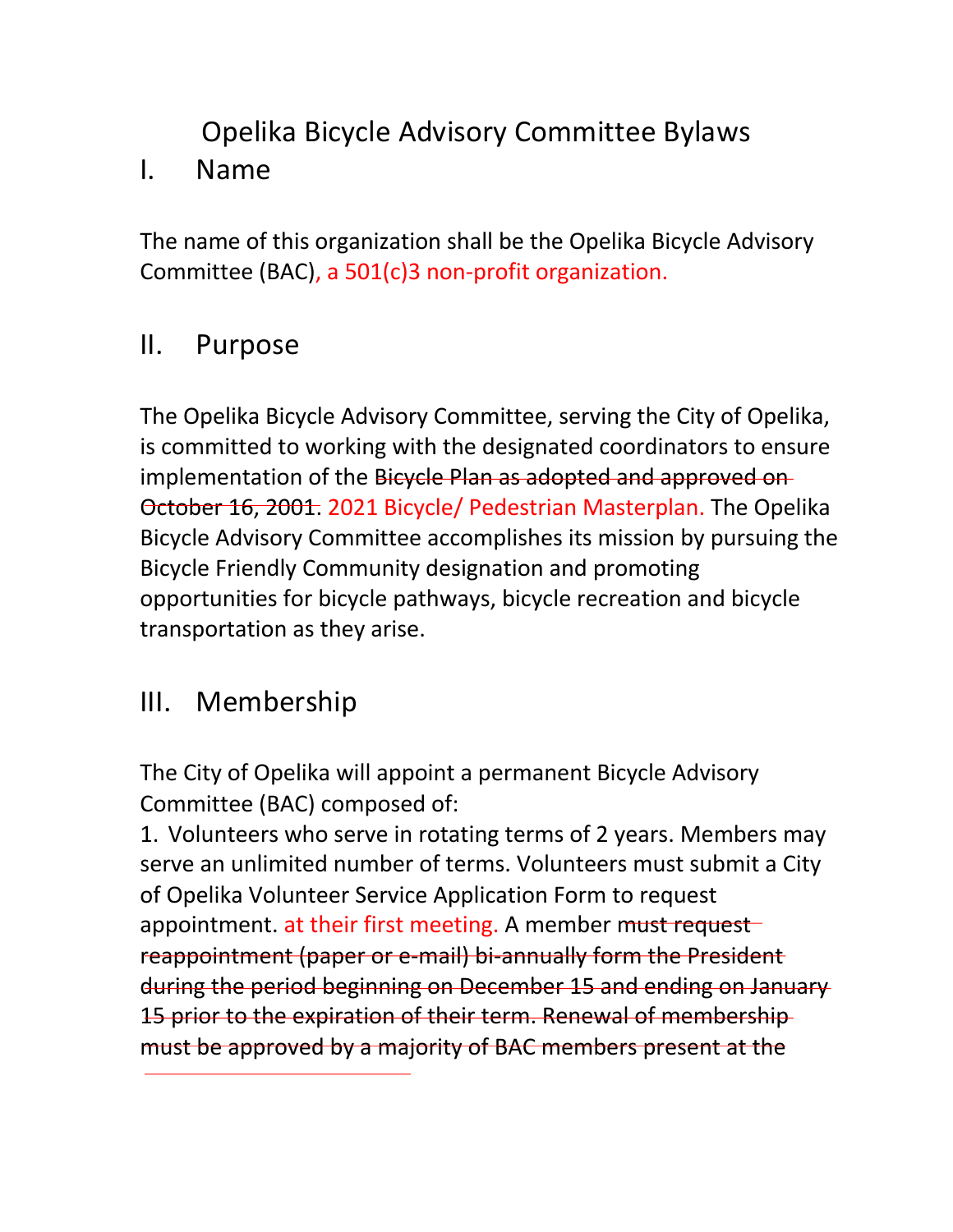regular meeting in January. can serve as long as he or she likes and may resign at any time by written notice to the President.

2. Staff representatives from the Parks&Recreation Department, the Public Safety Department, the Public Works Department, Opelika Police Department, Engineering Department, Opelika City Schools and/or other departments as deemed necessary to serve as members of the BAC, not to exceed 50% of the total membership.

# IV. Officers

- 1. Titles: The Opelika Bicycle Advisory Committee shall have the following officers elected from the current membership. The Board of Directors of the 501(c)3 non profit organization shall consist of the officers of the BAC.
	- A. President
	- B. Vice President
	- C. Secretary
	- D. Publicity Chair Treasurer
- 2. Qualifications:

A. The president shall have been appointed to the organization and shall serve 2 years.

B. The other officers must be current members of the organization.

C. Officers will be nominated at the last regular meeting of the year. The BAC shall elect officers at the first regular meeting of the calendar year for a term of two (2) calendar years.

D. The officers shall be installed and begin service at the same meeting. Any officer is eligible to serve a maximum of two (2) consecutive terms.

3. Duties of the Officers:

A. The President shall preside at all meetings and be responsible for appointing all standing, special, and ad-hoc committees and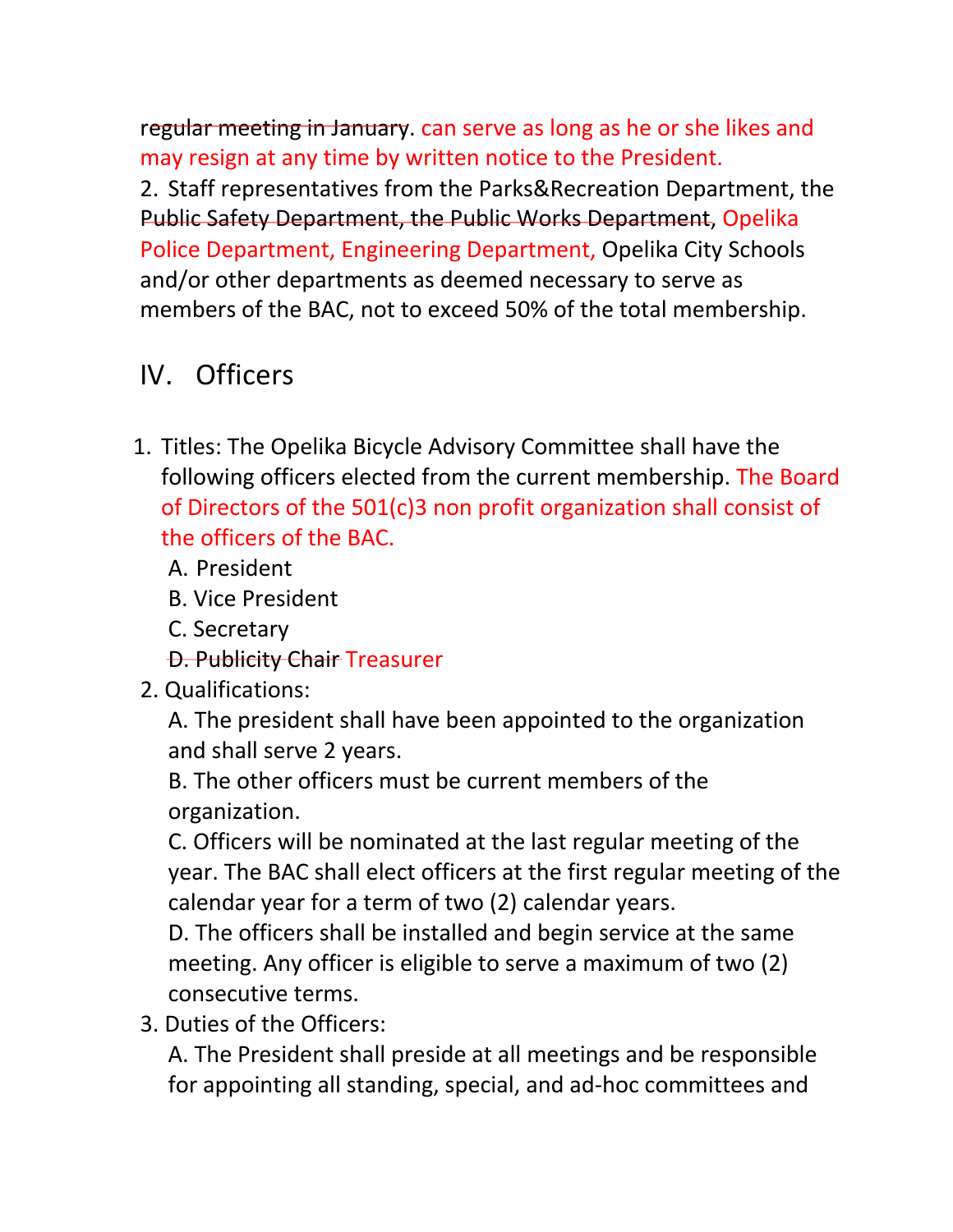shall perform such other duties as usually required of this office. The president shall be an ex-officio member of all committees. B. The Vice President shall act in the absence of the President iu\n all capacities as listed above and shall assist in conducting the business of the organization.

C. The Secretary shall be appointed by the President to keep attendance records, record proceedings and prepare minutes.

D. The Publicity Chair shall keep the City of Opelika and membership appraised of meetings, issues, and events by the most feasible means, i.e. E-mail, Facebook, Twitter, etc.

 The Treasurer shall maintain checkbook, file all appropriate tax documents in a timely fashion, and report all appropriate account balances.

# V. Committees

1. The President, subject to the approval of the organization, shall appoint such standing, special, or ad hoc committees as may be required by the bylaws, as he or she finds necessary. Committee Chairpersons shall be appointed by and responsible to the President.

2. A vacancy in a Committee Chairperson position shall be filled by appointment of the President of the organization with input from the outgoing Committee Chairperson.

# VI. Meetings

1. Regular Meetings shall be held on the  $3<sup>rd</sup>$  Thursday at 5:30 pm unless a different schedule is approved by a majority vote of members.

2. All members in good standing shall be entitled to all privileges of membership, including voting rights and the right to hold office.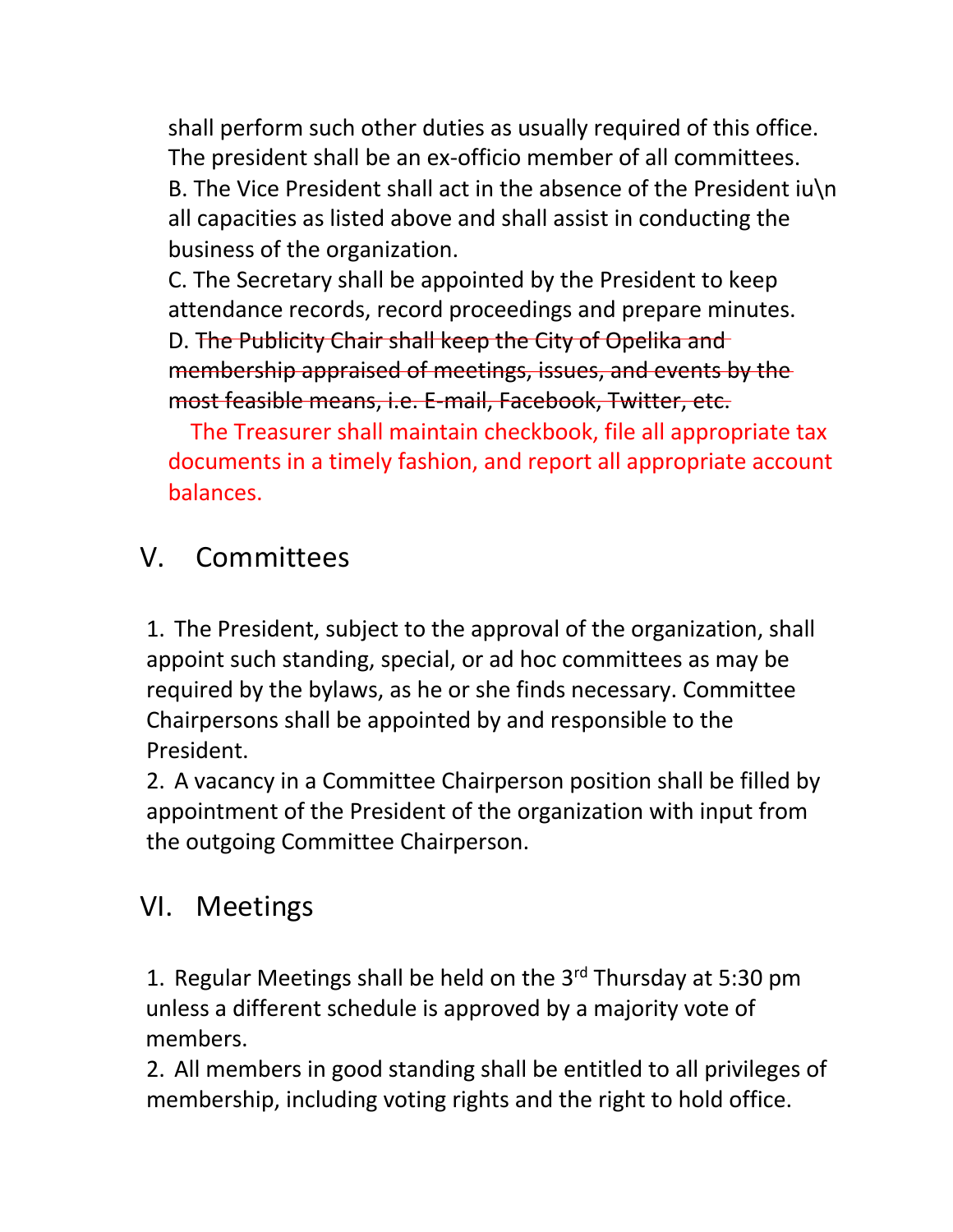3. Special meetings may be held at any time when called for by the President or a majority of Committee members.

4. Agendas shall be provided.

 5. No action of the BAC will be official unless a quorum is present. A Quorum will be at least 51% of the membership. the members who are present. Members who have designated a proxy who is present or submitted a proxy vote will be counted as present. A majority vote shall be required from members present or present by proxy to carry a motion.

## VII. Parliamentary Authority

 The rules contained in Robert's Rules of Order, Revised shall govern the organization in all cases to which they are applicable and in which they are not inconsistent with the bylaws or the special rules of order of the Committee.

### VIII. Municipal Policies

 The organization shall abide by all applicable policies instituted by the City of Opelika.

#### IX. Amendments

 These bylaws may be amended by a vote of two-thirds of the members present at any regular meeting or at a special meeting called for that purpose. The membership shall be notified of adopted bylaw amendments by the most feasible methods.